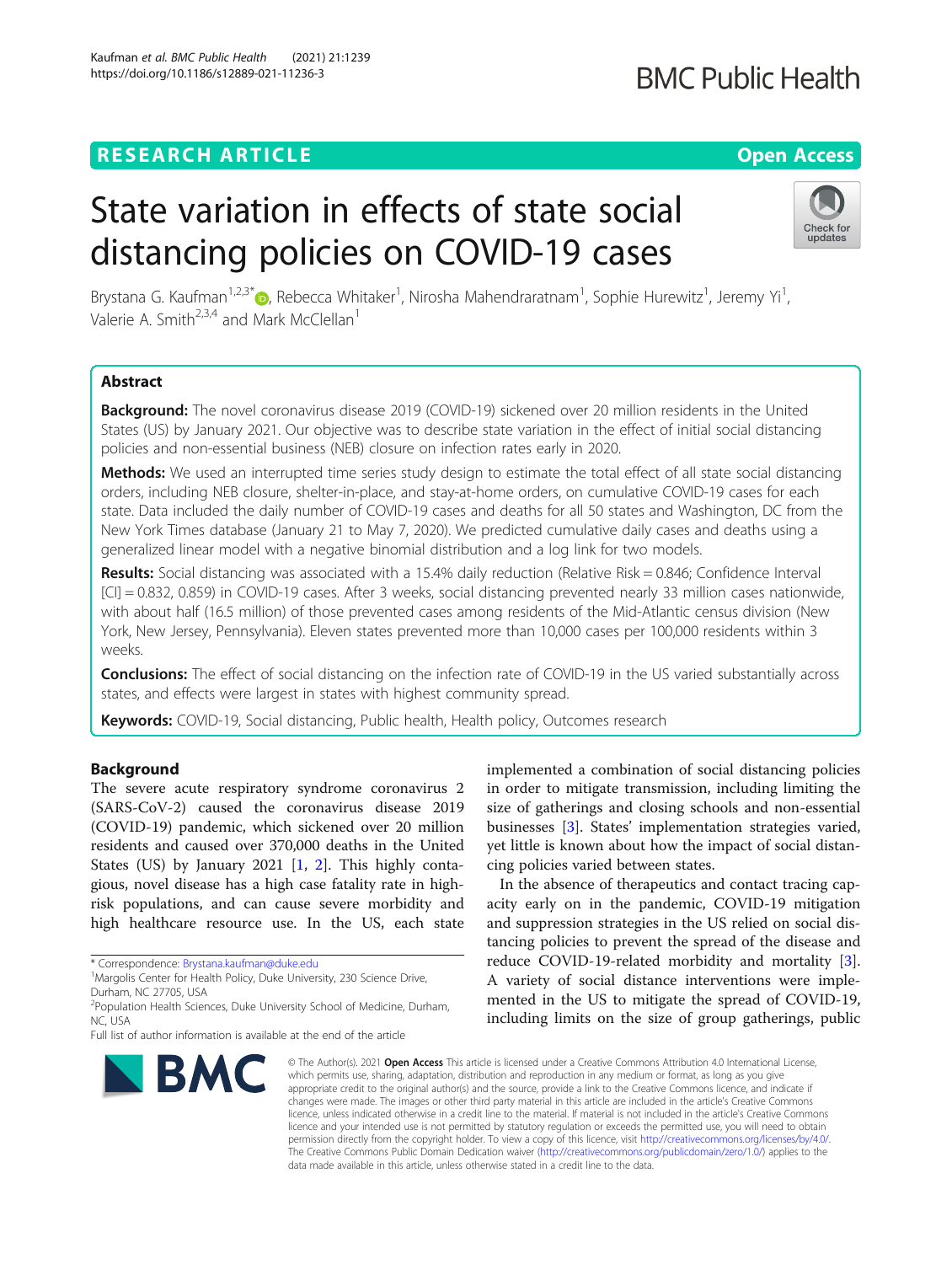schools and non-essential business (NEB) closure, and shelter in place or stay at home orders [[4](#page-5-0)]. These social distancing and mitigation policies changed behavior, specifically reduced mobility and gathering, which reduced the opportunities for the virus to spread from person to person. Early in the pandemic, simulation models suggested that social distancing policies can provide crucial time to increase healthcare capacity [[5\]](#page-5-0). The effectiveness of social distancing orders in mitigation community transmission has been well established [[4,](#page-5-0) [6,](#page-5-0) [7\]](#page-5-0).

States varied in their timing, sequencing, implementation and enforcement for social distancing policies. The Centers for Disease Control and Prevention (CDC) provided guidance on responding to COVID-19; however, state and local governments were responsible for implementing social distancing policies. Furthermore, variation in timing of policies can impact the effectiveness, with earlier intervention delaying epidemic curve and later intervention flattening the epidemic curve [\[5](#page-5-0), [8,](#page-5-0) [9](#page-5-0)]. Thus, the variation in states' implementation strategies may result in variation in the effect of social distancing measures between states.

The effectiveness of social distancing orders in mitigating community transmission has been well established; however, little is known about the variation in the effect across states.

The objective of this study was to describe state variation in the effect of initial social distancing policies and non-essential business (NEB) closure on infection rates early in 2020. This study expands knowledge by estimating the impact for each state using state-specific trends in spread of COVID-19.

# Methods

We used an interrupted time series (ITS) quasiexperimental study design to evaluate the total effects of social distancing policies implemented between January 21 and May 7, 2020, using non-essential business (NEB) and public school closures as the key implementation markers [[10\]](#page-5-0). The study period ends May 7, 2020 to prevent reopening of NEB from impacting the estimates of closure [\[7](#page-5-0)]. The ITS design compares COVID-19 rates among states that implemented NEB closure to the predicted rates assuming the trend in cases would have been consistent in the absence of the intervention. This assumption allows us to estimate the effect of social distancing across all states as the average difference between the predicted case rate with closure and the predicted case rate without closure.

# Data and sample

Dates of social distancing orders were obtained from the Boston University School of Public Health COVID-19 US State Policy Database from January 21, 2020 to May 7, 2020 [\[10\]](#page-5-0). Our sample included 50 U.S. states and the District of Columbia. We excluded US territories due to limited data on mitigation policies. Daily COVID-19 confirmed case counts were obtained from the New York Times state-level database [\[11\]](#page-5-0). State population data were obtained from the 2018 American Community Survey [\[12\]](#page-5-0).

The primary outcome was the daily cumulative number of COVID-19 cases in the state from January 21, 2020 to May 7, 2020. The outcome was lagged by 5 days because the effect of the intervention on confirmed cases was expected to be delayed by the incubation period as well as time for reporting. A shorter lag time was preferred to avoid classifying daily outcomes from the postperiod in the pre-period, and prior evidence suggested that effects are significant as early as 5 days after implementation [\[4](#page-5-0)]. The secondary outcome was the number of confirmed COVID-19 deaths, lagged by 10 days.

We estimated the combined effect of two social distancing measures: state-level NEB and public school closures. We defined the start of the intervention as the date of public school closure, and we estimated the change in slope between school closure and NEB closure ("ramp up" period) as well as the change in slope after NEB closure ("post" period) [\(Supplemental Material](#page-4-0)). The total effect of closures included both the change during the ramp up period as well as the change in the post period. A shelter-in-place order included the closure of schools and NEBs, so we used the date of shelterin-place to define NEB closure if a date was not reported for NEBs specifically.

# Statistical analysis

We predicted cumulative daily cases and deaths using a generalized linear model with a negative binomial distribution and a log link for two models. The model examined the total effect of states' social distancing orders (including NEB and public school closure). The time variable (day) was centered around the date of school closure, and we truncated observations at 20 days prior to school closure to reduce bias due to testing limitations and periods of zero growth early in the epidemic, and improve estimates of states' pre-period trends. The mean number of observations per state during the study period was  $66.4$  (SD = 14), with a mean of 16.5 days prior to the school closure and 26.5 days prior to NEB closure (Table [1](#page-2-0)). Thus, the mean number of time points in the post-closure period is > 30, well over the 3–12 time points recommended for interrupted time series analysis [[13,](#page-5-0) [14\]](#page-5-0). This model included interactions between the treatment variable (categorical; pre-period, ramp-up period, and post-period) and a linear and quadratic time variable to allow the slopes to differ in the ramp-up and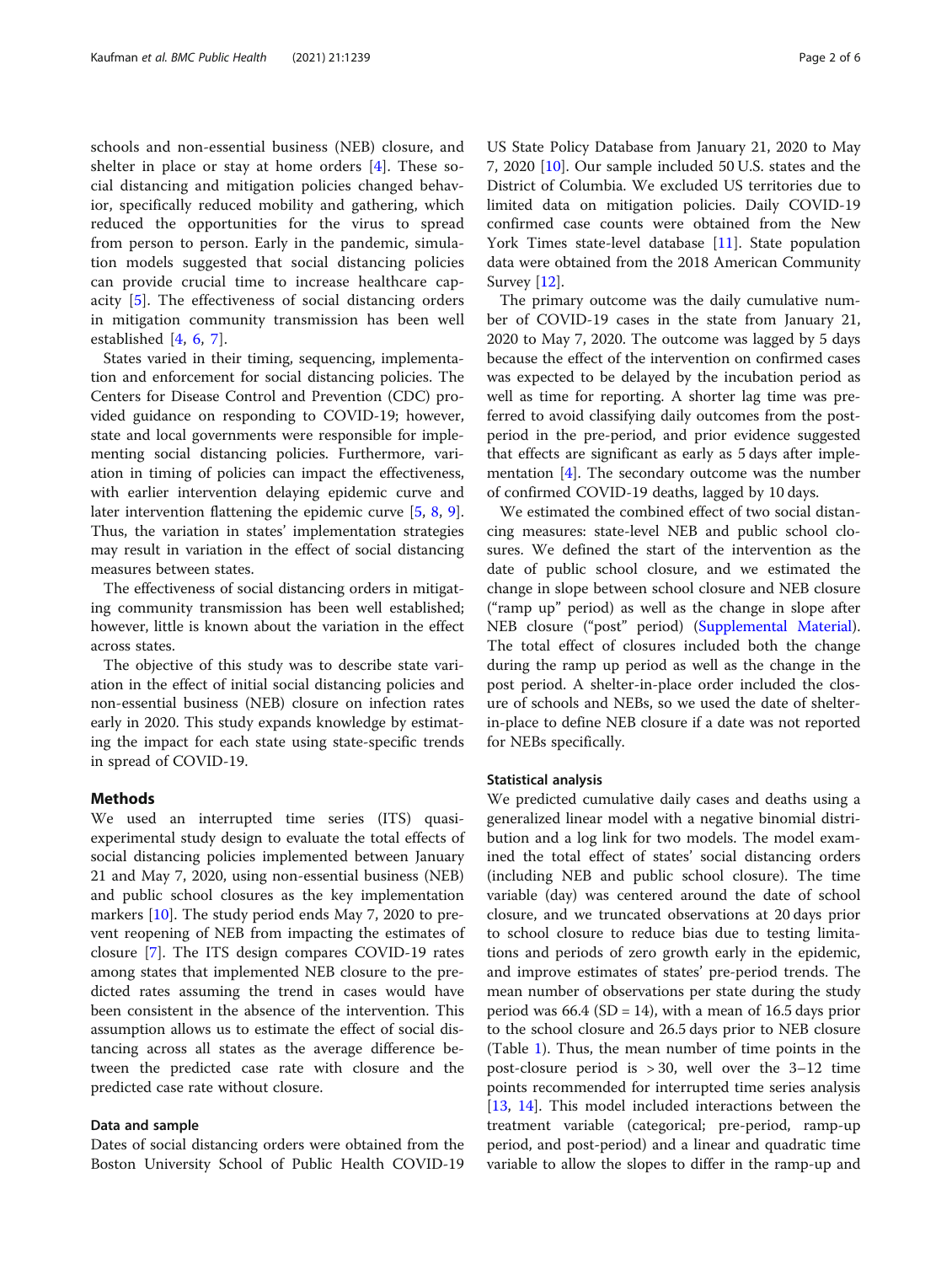<span id="page-2-0"></span>Table 1 Timing of states social distancing policies relative to COVID-19 burden

|                                        | Total $(N = 51)$ |  |
|----------------------------------------|------------------|--|
|                                        | Mean (SD)        |  |
| Days in sample                         | 66.4 (14.0)      |  |
| Days from index case to school closure | 16.5(14.7)       |  |
| Cases at school closure                | 189.8 (391.3)    |  |
| Deaths at school closure               | 3.3(9.0)         |  |
| Days from index case to NEB closure    | 26.5 (13.8)      |  |
| Cases at NFB Closure                   | 1778.6 (2771.1)  |  |
| Deaths at NEB closure                  | 30.5(43.7)       |  |

NEB non-essential businesses, SD standard deviation;

post-period compared to the pre-period. Thus, the treatment effect was estimated as the average of the differences in the slope for each state before (pre-period) and after closure.

We used the method of recycled predictions [[15](#page-5-0)] to compare predicted cumulative cases with social distancing compared to without social distancing at 3 weeks after the date of school closure for each state. In nonlinear models, the method of recycled predictions is recommended for estimating marginal effects because the marginal effect can vary depending on the covariate values. In this method, predictions are estimated for the treated scenario and the non-treated scenario for each observation in the sample holding all other variables constant [[16](#page-5-0)].

State fixed effects controlled for state characteristics associated with outcomes that did not change over the study period. To allow time trends in each state to vary prior to the intervention, we used a unique time trend for each state in all models. We used an offset to account for varying population sizes and present marginal effects as a rate per 100,000 residents. We used robust standard errors to account for heteroskedasticity in measurement of cases over time and clustered standard errors by day to address temporal clustering of outcomes. To improve model fit, we tested higher order terms and alternative distribution assumptions (see statistical [supplement\)](#page-4-0). The final model included a quadratic time trend to allow the slope to vary over time. In a sensitivity analysis, we ran models with and without New York and New Jersey included because of the large case counts. All analyses were conducted using Stata 16.0.

# Results

By the end of the study period, all 50 states and the District of Columbia had closed public schools, and all but five states (Arkansas, Nebraska, North Dakota, South Dakota, Wyoming) had NEBs (with or without shelterin-place, stay-at-home, or similar order). Five states that mandated NEB closure did not order residents to shelter in place (Kentucky, Oklahoma, Texas, Iowa, and Connecticut). Most states (31) closed schools the week between March 13, 2020 and March 20, 2020 while Nebraska closed schools last, on April 3, 2020 (Table 1). While three states closed schools and businesses on the same day (California, Iowa, Maine), most closed schools prior to NEB closure (mean = 9.7 days). States had an average of 189.8 COVID-19 cases and 3.3 related deaths on the date of school closure. States had an average of 1778.6 COVID-19 cases and 30.5 related deaths on the date of NEB closure.

# Effects of social distancing orders on COVID-19 cases and deaths

Social distancing, including closure of NEB and public schools, reduced the daily COVID-19 cases by 15.4% (Relative Risk  $[RR] = 0.846$ ; Confidence Interval  $[CI] =$ 0.832, 0.859) (Table [2\)](#page-3-0). The effect of the relative reduction on cumulative cases per 100,000 increases exponentially over time due to the exponential spread of infection in the absence of the intervention (Fig. [1\)](#page-3-0). The average reduction in cases due to social distancing policies at 2 weeks was − 518.9 (CI = -827.7, − 210.1) cases and at 3 weeks was − 4175 (CI = -6910.1, − 1440.9) per 100,000 residents. Social distancing was associated with a daily reduction in COVID-19 deaths of 11.6% (RR = 0.884; CI = 0.861, 0.906) (Table [2](#page-3-0)). Predictions for deaths were not precise enough to estimate the number of deaths prevented. Results in sensitivity analyses were similar (Table [2](#page-3-0)).

The impact of social distancing policies varied across states. Eleven states were estimated to have prevented more than 10,000 cases per 100,000 residents including New York, New Jersey, Louisiana, Massachusetts, Connecticut, Michigan, Rhode Island, District of Columbia, Washington, Illinois, and Delaware (Fig. [2\)](#page-4-0). Seven states were estimated to have prevented less than 2000 cases per 100,000 residents including Oklahoma, Arizona, North Dakota, Nebraska, Wyoming, Arkansas, and North Carolina. The Mid-Atlantic census division accounted for half of the nationally prevented cases at 16.5 million cases. State specific estimates are presented in the supplemental material (Table [S1](#page-4-0)).

# **Discussion**

The effect of state social distancing orders on the infection rate of COVID-19 in the US varied substantially across states. In our study, the effect of social distancing early in the pandemic (March – May 2020) ranged from less than 2000 cases per 100,000 residents in to over 10, 000 prevented cases per 100,000 residents. About half (16.5 million) of prevented cases nationally were estimated among residents of the Mid-Atlantic census division (New York, New Jersey, Pennsylvania) where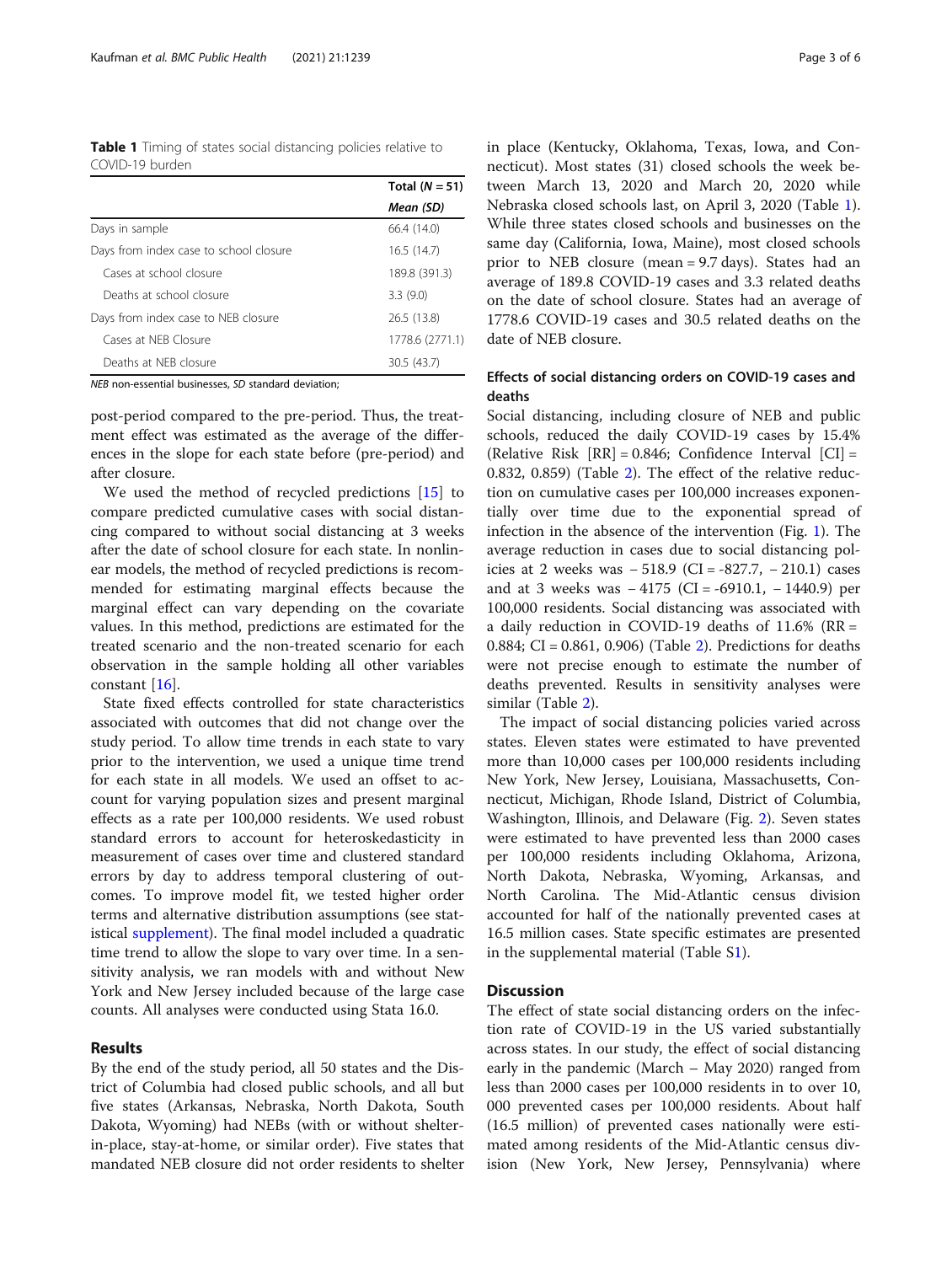|                                                    | <b>Cumulative Daily Cases</b>                  | <b>Cumulative Daily Deaths</b>                  |
|----------------------------------------------------|------------------------------------------------|-------------------------------------------------|
| <b>Total Effects of Social Distancing Policies</b> | RR (95% CI)                                    | RR (95% CI)                                     |
| Primary Analysis (all states)                      | 0.85(0.83, 0.86)                               | $0.88$ $(0.86, 0.91)$                           |
| Sensitivity Analysis <sup>a</sup>                  | $0.86$ $(0.85, 0.87)$                          | 0.90(0.87, 0.92)                                |
|                                                    | Change in predicted cases per 100,000 (95% CI) | Change in predicted deaths per 100,000 (95% CI) |
| Difference at 14 days                              | $-518.92$ ( $-827.70$ , $-210.14$ )            | $-11.02$ ( $-23.57$ , 1.54)                     |
| Difference at 21 days                              | $-4175.46$ ( $-6910.06$ , $-1440.86$ )         | $-77.60$ ( $-168.81, 13.61$ )                   |

<span id="page-3-0"></span>Table 2 Total effects of social distancing policies on COVID-19 cases and deaths

RR relative risk, CI confidence interval, NEB non-essential businesses

Note: negative numbers represent cases or deaths prevented

<sup>a</sup> Sensitivity Analysis included all states except New York and New Jersey

community spread was higher than in other regions of the country at the time.

Our findings confirm prior estimates of the effects of social distancing mandates on the spread of COVID-19 early in the COVID-19 epidemic and expands understanding by describing variation in the effects across states. The relative daily reductions in COVID-19 cases (15.4%) and deaths (11.6%) associated with social distancing orders prevented an estimated 33 million cases nationwide. Similar to our results, prior evidence evaluating the effectiveness of social distancing policies estimated 34 million prevented by the end of April and up to [6](#page-5-0)0 million cases in total  $[4, 6, 17]$  $[4, 6, 17]$  $[4, 6, 17]$  $[4, 6, 17]$ . Another study evaluating the timing of school closure found closing schools when the cumulative incidence of COVID-19 was in the lowest quartile compared with the highest quartile was associated with 128.7 fewer cases per 100, 000 population over 26 days and with 1.5 fewer deaths per 100,000 population over 16 days [[6\]](#page-5-0).

COVID-19 infection rates have continued to increase nationally, and some states and countries are implementing additional rounds of stay at home orders. While significant advances in vaccines mitigate COVID-19 susceptibility, new evidence suggests that the benefits of continuing non-pharmaceutical interventions including social distancing policies is greater than vaccination alone  $[18]$  $[18]$ . Similar to other studies, we found the largest effects of social distancing orders were observed in states with high community spread at the time of implementation  $[6]$  $[6]$ . Due to the growth in infection rates, states that reinstate stay at home orders may prevent a greater number of COVID-19 cases than were prevented by implementation early in the pandemic, particularly in rural states where the rate of infection in the community was low early in 2020. Emerging coronavirus variants that are more contagious or morbid may cause surges that require physical mitigation measures including social

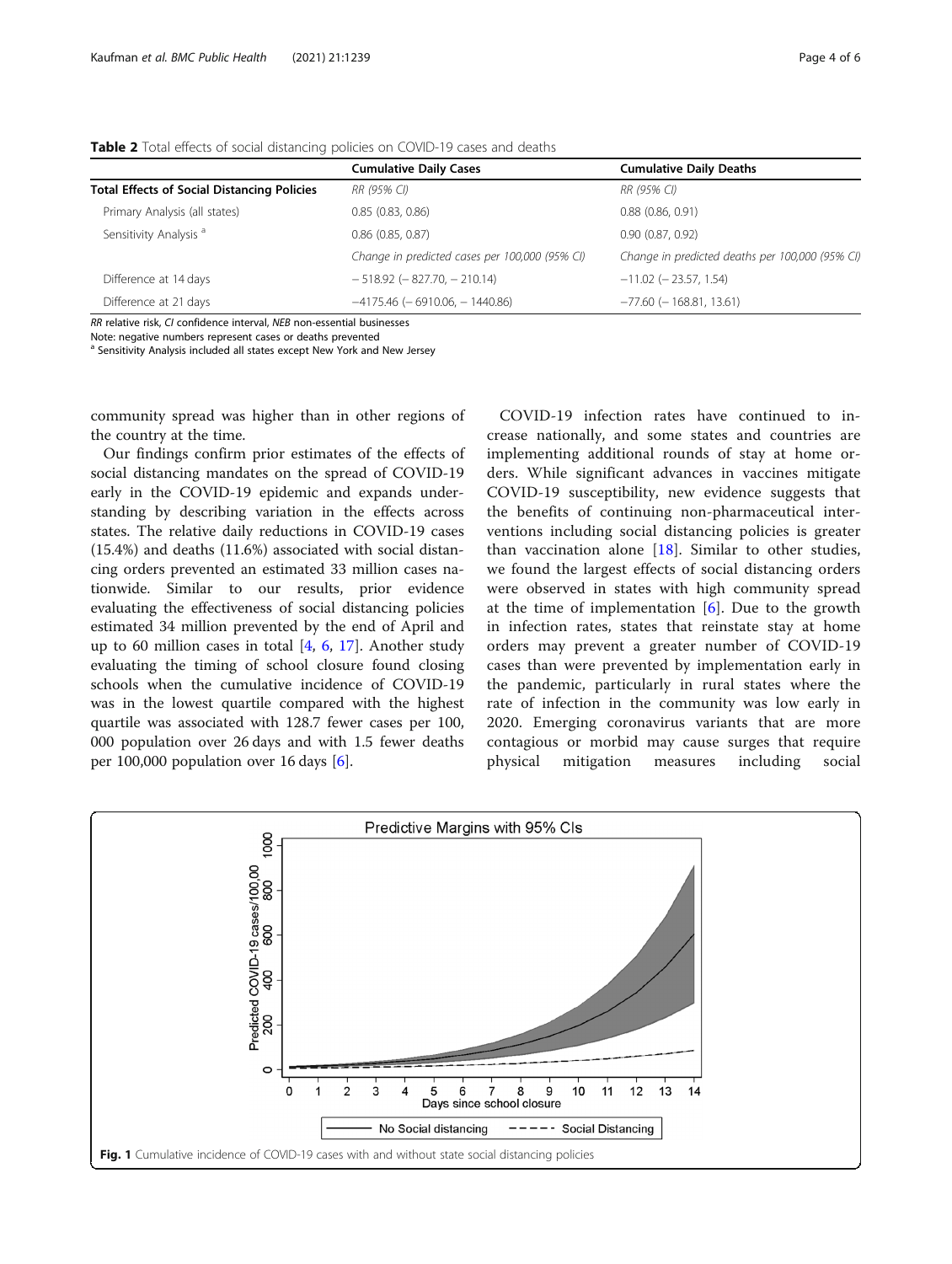<span id="page-4-0"></span>

distancing mandates and face masks to reduce transmission [[19\]](#page-5-0). Despite efforts to suppress and contain the virus, COVID-19 is likely to become endemic, particularly among populations with high poverty rates [[20\]](#page-5-0).

Measurement error in the number of cases and deaths is a concern as the procedures for testing and documenting cases and deaths have continued to adapt over time and vary by state. Asymptomatic cases and out-ofhospital deaths are most likely to be underrepresented. Our data included COVID-19 cases confirmed by testing, and many cases and deaths may go undetected due to both testing limitations and asymptomatic carriers. In addition, the state level data do not capture the variation in local policies (e.g., the introduction of masking), which may have contributed to the effectiveness of social distancing mandates. States adopted and adapted multiple interventions during the period, and our analysis cannot isolate effects of individual policies, only total effects. This analysis also could not distinguish whether the observed relationships are due to voluntary versus mandated social distancing. Finally, the ability to control for the state-specific trend in mortality was limited due to the few deaths that occurred prior to school closure.

# Conclusions

The effect of social distancing on the infection rate of COVID-19 in the US varied substantially across states

and effects were largest in states with highest community spread. The level of community spread should be a key factor for states considering mandating the closure of non-essential businesses and stay-at-home orders.

#### Abbreviations

CI: Confidence interval; ITS: Interrupted time series; NEB: Non-essential business; RR: Relative risk; SARS-CoV-2: Severe acute respiratory syndrome coronavirus 2; US: United States

#### Supplementary Information

The online version contains supplementary material available at [https://doi.](https://doi.org/10.1186/s12889-021-11236-3) [org/10.1186/s12889-021-11236-3.](https://doi.org/10.1186/s12889-021-11236-3)

Additional file 1: Figure S1. Comparing Predicted and Observed COVID-19 Cases (lagged 5 days) for Models A-F. Table S1. State-specific estimates of COVID-19 cases averted with social distancing policies compared to projected cases without social distancing (3 weeks after school closure).

#### Acknowledgements Not applicable.

# Authors' contributions

BGK made substantial contributions to the conception and design, acquisition of data, analysis and interpretation of data, drafting the article, and gave final approval of the version to be submitted. RW made substantial contributions to conception and design, acquisition of data, interpretation of data, drafting the article, and gave final approval of the version to be submitted. NML made substantial contributions to conception and design, acquisition of data, interpretation of data, revising the draft critically for important intellectual content, and gave final approval of the version to be submitted and any revised version. SH made substantial contributions to the acquisition of data, drafting and revising the article and gave final approval